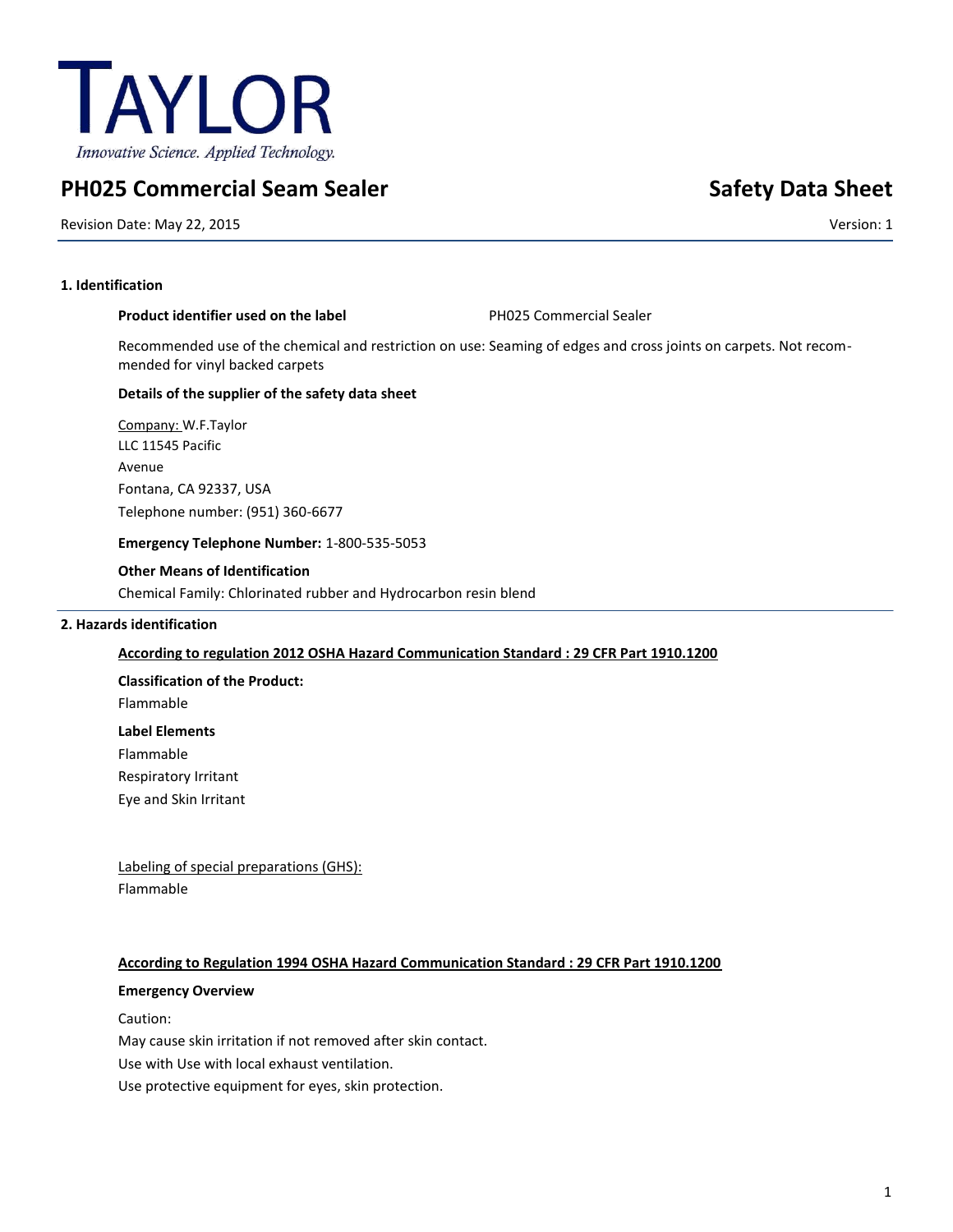#### **3. Composition / Information on Ingredients**

#### **According to Regulation 1994 OSHA Hazard Communication Standard : 29 CFR Part 1910.1200**

This product does not contain any components classified as hazardous under the referenced regulation.

#### **According to Regulation 1994 OSHA Hazard Communication Standard : 29 CFR Part 1910.1200**

| <b>CAS Number</b> | Content   | <b>Chemical Name</b> |
|-------------------|-----------|----------------------|
| $108 - 88 - 3$    | $15 - 20$ | Toluene              |
| $110 - 54 - 3$    | $1 - 10$  | Hexane               |
| $79 - 20 - 9$     | $50 - 60$ | Methyl Acetate       |
| Proprietary       | $1 - 5$   | HC resin             |
| Proprietary       | $10 - 20$ | Chlorinated rubber   |

#### **4. First Aid Measures**

| <b>Description of First Aid measures</b> |                                                                                                                          |
|------------------------------------------|--------------------------------------------------------------------------------------------------------------------------|
| First-aid measures general:              | Remove material from contact immediately and apply<br>recom-mended first-aid procedure.                                  |
| First-aid measures after inhalation:     | Remove individual to fresh air. Administer oxygen if necessary.<br>Seek medical attention.                               |
| First-aid measures after skin contact:   | Remove from skin and wash with mild soap and water. If<br>irrita-tion persists, seek medical attention.                  |
| First-aid measures after eye contact:    | Open evelids and flush with running water for at least 15-20<br>minutes. If irritation persists, seek medical attention. |
| First-aid measures after ingestion:      | Seek medical attention immediately. Do not induce<br>vomiting. This might cause chemical pneumonitis.                    |

# **Most important symptoms and effects, both acute and delayed**

Acute: May cause headache, skin rash, and central nervous system depression.

Delayed/Chronic: May cause narcosis, unconsciousness from inhalation. May cause dermatitis from chronic skin contact.

# **Indication of any immediate medical attention and special treatment needed**

Note to physician

Treatment: Symptomatic treatment

# **5. Fire-Fighting Measures**

#### **Extinguishing Media**

Carbon dioxide, foam, dry chemicals

#### **Special hazards arising from the substance or mixture**

Do not expose to excessive heat, open flames or sparks. Turn off all pilot lights. Advice for fire-fighters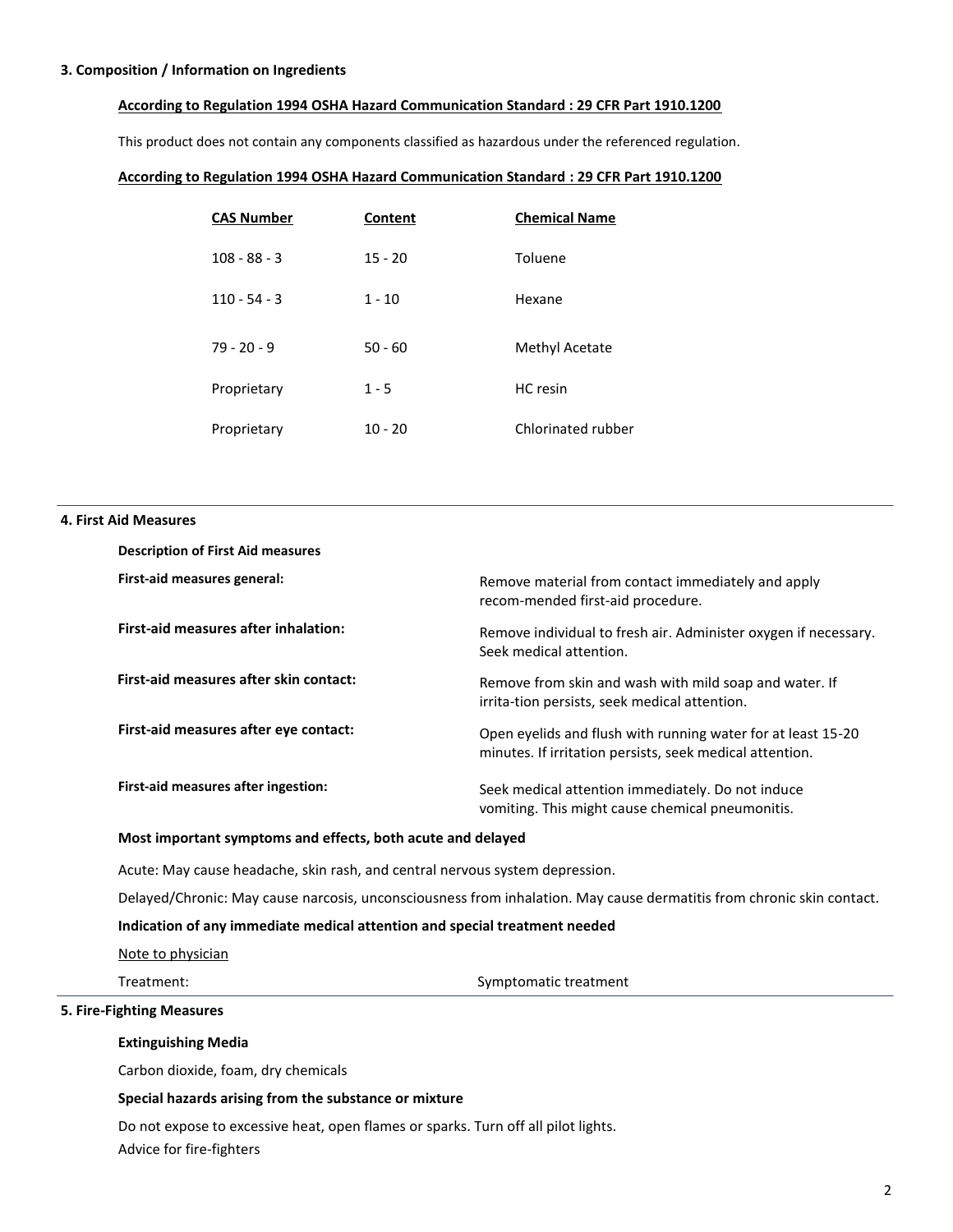Water may spread burning liquid. Avoid direct stream of water. Use water spray only to cool containers exposed to flames. Do not enter closed or confined work area without proper protective equipment. Use self contained breathing apparatus and turn out gear. If leak or spill has not ignited, use water fog to disperse vapors.

# **Further Information:**

Dispose fire debris and contaminated clothing in accordance with official regulations.

### **6. Accidental release measures**

### Further accidental release measures:

Fire and slippage hazard. Eliminate sources of ignition including electrical switches and motors, pilot lights, etc. Evacuate area and report incident immediately.

#### **Personal precautions, protective equipment and emergency procedures**

Use protective equipment when handling spills. Avoid contact with skin, eyes, inhalation or vapors.

#### **Environmental Precautions**

Dike and contain the area. Block all natural waterways entry during spill.

#### **Methods and material for containment and cleaning up**

Use absorbents (clay, sand) to remove large volume of material. Scrape residual amount and place in closed DOT ap-proved containers for disposal.

### **7. Handling and Storage**

#### **Precautions for Safe Handling**

Always use protective equipment when handling material to avoid direct contact.

#### **Conditions for safe storage, including any incompatibilities**

Product is flammable. Keep away from sources of ignition. Protect against physical damage. Store in a cool, dry place.

#### **8. Exposure Control/ Personal Protection**

| Advice on system design:                           | Maintain proper ventilation. Keep away from sources of ignition.<br>Avoid skin and eye contact. Use local exhaust. Do not use closed<br>air circulating system. Open doors and windows if necessary. |   |
|----------------------------------------------------|------------------------------------------------------------------------------------------------------------------------------------------------------------------------------------------------------|---|
| Personal protective equipment:                     |                                                                                                                                                                                                      |   |
| <b>Respiratory protection:</b>                     | NIOSH respirator                                                                                                                                                                                     |   |
| Skin protection:                                   | Chemical resistant gloves                                                                                                                                                                            |   |
| Eye protection:                                    | Safety glasses, goggles, or face shield if needed                                                                                                                                                    |   |
| <b>General safety and hygiene safety measures:</b> | Always wash hands after use. Remove contaminated clothing to<br>avoid constant contact with skin. Launder contaminate clothing<br>before re-use.                                                     |   |
| 9. Physical and Chemical Properties                |                                                                                                                                                                                                      |   |
| Form:                                              | Syrupy Tan liquid                                                                                                                                                                                    |   |
| Odor:                                              | Solvent                                                                                                                                                                                              |   |
| <b>Odor threshold:</b>                             | No Data                                                                                                                                                                                              |   |
| Color:                                             | Tan to amber                                                                                                                                                                                         |   |
| pH value:                                          | Not applicable                                                                                                                                                                                       |   |
| <b>Melting point:</b>                              | Not applicable                                                                                                                                                                                       |   |
| <b>Boiling point:</b>                              | No data                                                                                                                                                                                              |   |
| Flash point:                                       | - 10 degrees F (Hexane)                                                                                                                                                                              |   |
| Flammability:                                      | Flammable                                                                                                                                                                                            | 3 |
|                                                    |                                                                                                                                                                                                      |   |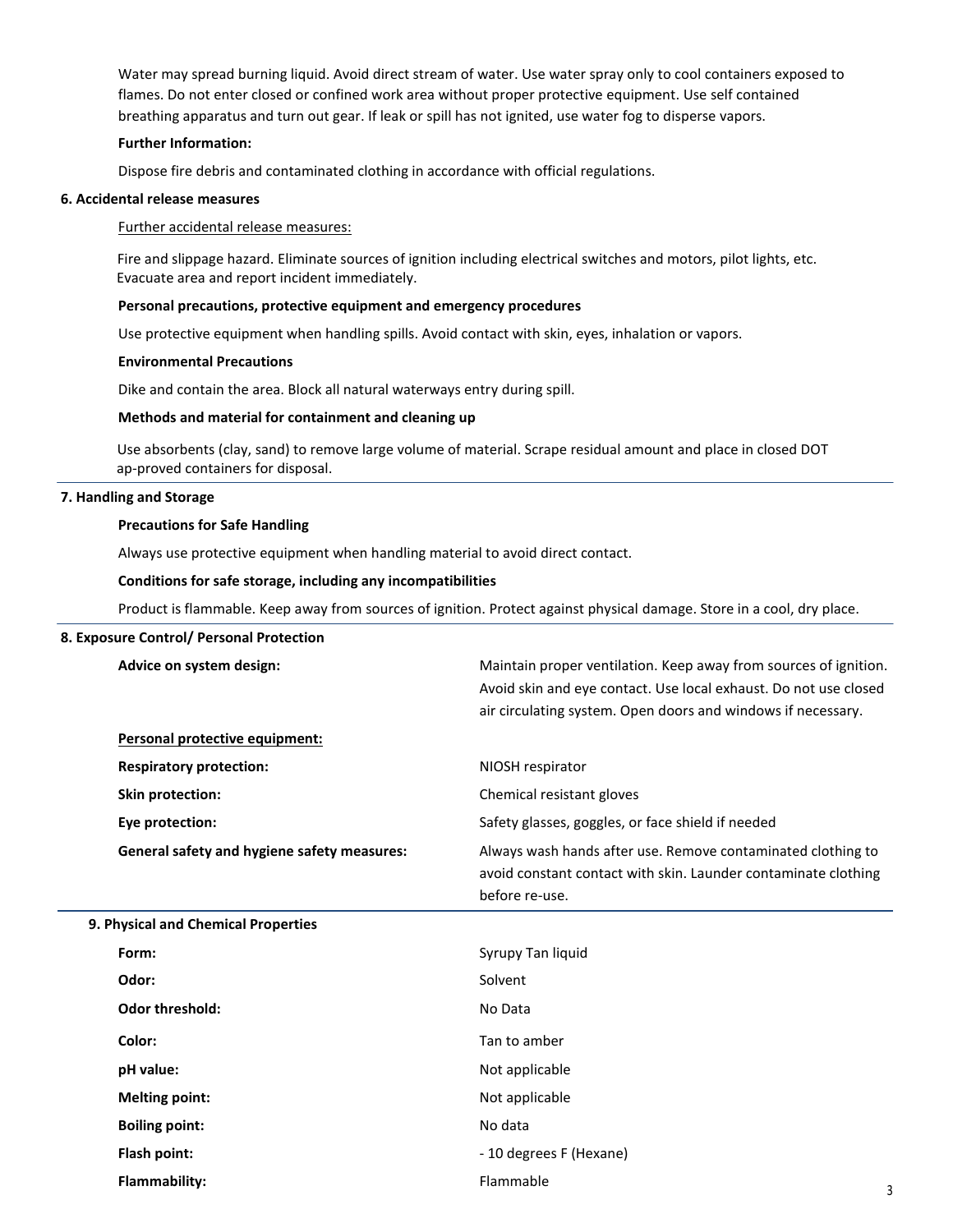| Lower explosion:                                 | 1.0%                        |  |
|--------------------------------------------------|-----------------------------|--|
| <b>Upper explosion:</b>                          | 7.7%                        |  |
| Vapor pressure:                                  | Not determined              |  |
| Density:                                         | 7.61 - 7.92 lbs. per gallon |  |
| <b>Relative density:</b>                         | $0.91 - 0.95$ grams / cm3   |  |
| Vapor density:                                   | No data                     |  |
| Partition Coefficient n-octanol/water (log Pow): | No data                     |  |
| Self-ignition temperature:                       | 437 degrees F               |  |
| Viscosity, dynamic:                              |                             |  |
|                                                  | 1000 - 1400 cps             |  |
| Solubility in water:                             | Not soluble                 |  |
| <b>Miscibility in water:</b>                     | Not miscible                |  |
| <b>Evaporation rate:</b>                         | 9.0 (Hexane)                |  |

# **10. Stability and Reactivity**

| <b>Reactivity:</b>                                                                                  |                                                                                                         |
|-----------------------------------------------------------------------------------------------------|---------------------------------------------------------------------------------------------------------|
| Stable                                                                                              |                                                                                                         |
| <b>Chemical stability:</b>                                                                          |                                                                                                         |
| None known                                                                                          |                                                                                                         |
| <b>Possibility of hazardous reactions:</b>                                                          |                                                                                                         |
| Stable                                                                                              |                                                                                                         |
| <b>Conditions to avoid:</b>                                                                         |                                                                                                         |
| Flammable. Avoid sources of ignition.                                                               |                                                                                                         |
| Incompatible materials:                                                                             |                                                                                                         |
| None known                                                                                          |                                                                                                         |
| Hazardous decomposition products:                                                                   |                                                                                                         |
| Oxides of carbon, water and organic compounds of unknown structures. Do not breathe smoke or fumes. |                                                                                                         |
| 11. Toxicological Information                                                                       |                                                                                                         |
| Primary routes of exposure:                                                                         |                                                                                                         |
| Respiratory, eyes, skin. Ingestion is not likely but might cause gastric disturbances.              |                                                                                                         |
| <b>Acute Toxicity / Effects</b>                                                                     |                                                                                                         |
| Acute toxicity:                                                                                     | May cause headache, skin rash, central nervous system depres-<br>sion.                                  |
| <b>Chronic Toxicity Effects</b>                                                                     |                                                                                                         |
| Repeated dose toxicity:                                                                             | May cause narcosis, unconsciousness from inhalation. May<br>cause dermatitis from chronic skin contact. |
| Genetic toxicity:                                                                                   | No data available                                                                                       |
| Carcinogenicity:                                                                                    | No data available                                                                                       |
| Reproductive toxicity:                                                                              | Contains toluene known to the state of CA to cause reproduc-<br>tive harm                               |
| Teratogenicity:                                                                                     | No data available                                                                                       |